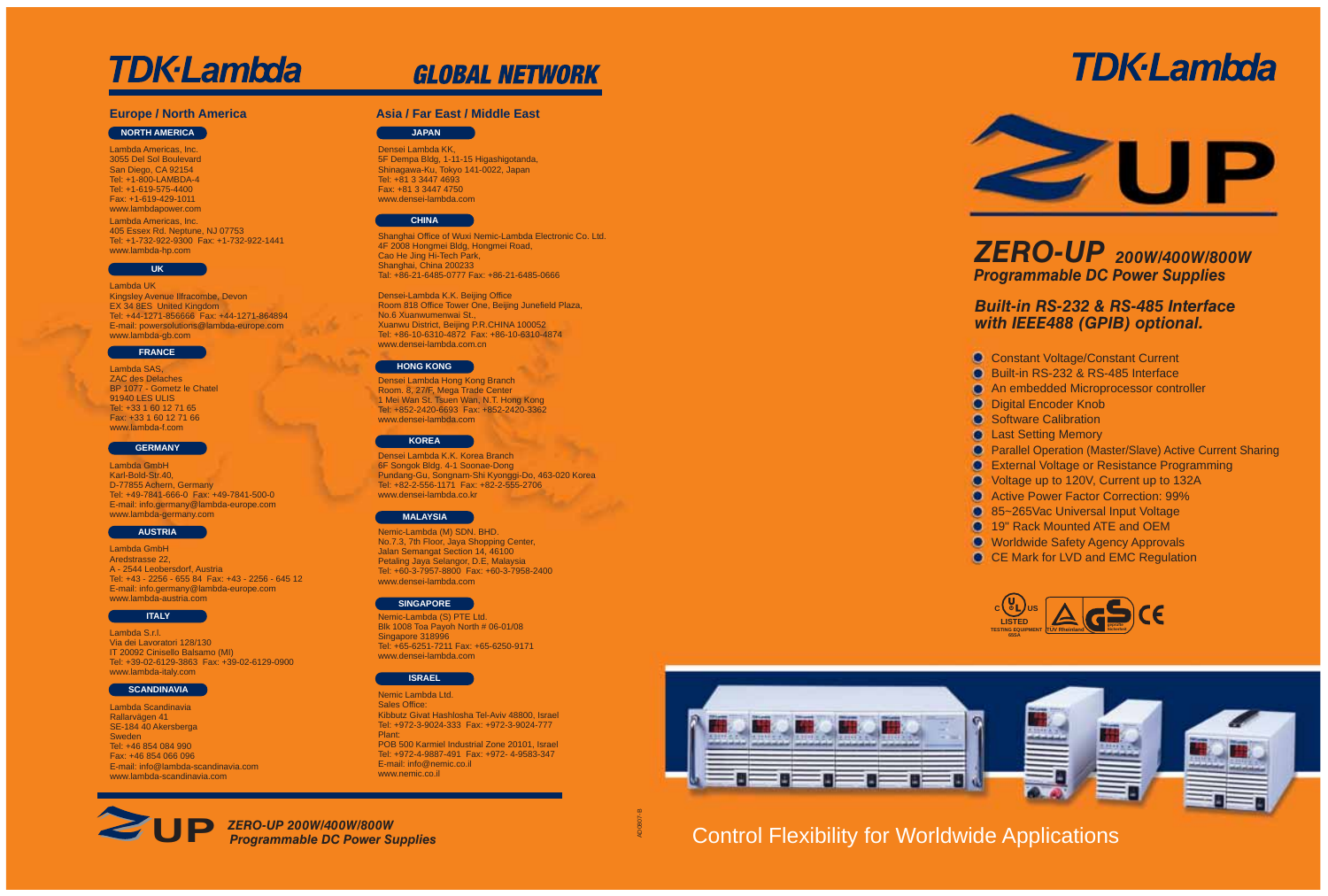

# **TDK-Lambda**

|                 | Output       | Output       | Output |
|-----------------|--------------|--------------|--------|
| Model           | Voltage      | Current      | Power  |
|                 | (VDC)        | (A)          | (W)    |
| ZUP6-33         |              | $0 - 33$     | 198    |
| <b>ZUP6-66</b>  | $0 - 6$ VDC  | $0 - 66$     | 396    |
| ZUP6-132        |              | $0 - 132$    | 792    |
| ZUP10-20        |              | $0 \sim 20$  | 200    |
| ZUP10-40        | $0 - 10VDC$  | $0 - 40$     | 400    |
| ZUP10-80        |              | $0 - 80$     | 800    |
| ZUP20-10        |              | $0 - 10$     | 200    |
| ZUP20-20        | $0 - 20VDC$  | $0 - 20$     | 400    |
| ZUP20-40        |              | $0 - 40$     | 800    |
| <b>ZUP36-6</b>  |              | $0 - 6$      | 216    |
| ZUP36-12        | $0 - 36$ VDC | $0 - 12$     | 432    |
| <b>ZUP36-24</b> |              | $0 - 24$     | 864    |
| ZUP60-3.5       |              | $0 - 3.5$    | 210    |
| <b>ZUP60-7</b>  | $0 - 60VDC$  | $0 - 7$      | 420    |
| ZUP60-14        |              | $0 - 14$     | 840    |
| ZUP80-2.5       | $0 - 80VDC$  | $0 \sim 2.5$ | 200    |
| ZUP80-5         |              | $0 - 5$      | 400    |
| ZUP120-1.8      | $0 - 120VDC$ | $0 - 1.8$    | 216    |
| ZUP120-3.6      |              | $0 - 3.6$    | 432    |

#### **Product Line Up Power Supply Identification / Accessories**





- 1. Digital Voltmeter
- 2. Digital Amperemeter
- 3. Constant Voltage Mode Indicator
- 4. Constant Current Mode Indicator
- 5. Voltage/Current, OVP/UVP, Address Adjust
- 6. Alarm ( OVP, OTP, FOLD )
- 7. Output ON/OFF Control
- 8. Local/Remote Select
- 9. Foldback Protection Control
- 10. AC Power Switch
- 11. Voltage/Current Mode Control
- 12. Overvoltage/Undervoltage Setting
- 13. Address Setting



- 1. IEC320 AC Input Connectors
- 2. Remote IN Programming via RS-232/RS-485
- 3. Remote OUT Via RS-485 Communications Chaining Power Supplies to Serial
- Communication Bus.
- 4. External Analog Programing Control Connector
- 5. Output Bus Bars (6V to 60V) model shown.
- 80V to 120V models PHOENIX: PSC Plug Connectors 6. Ground Thread
	-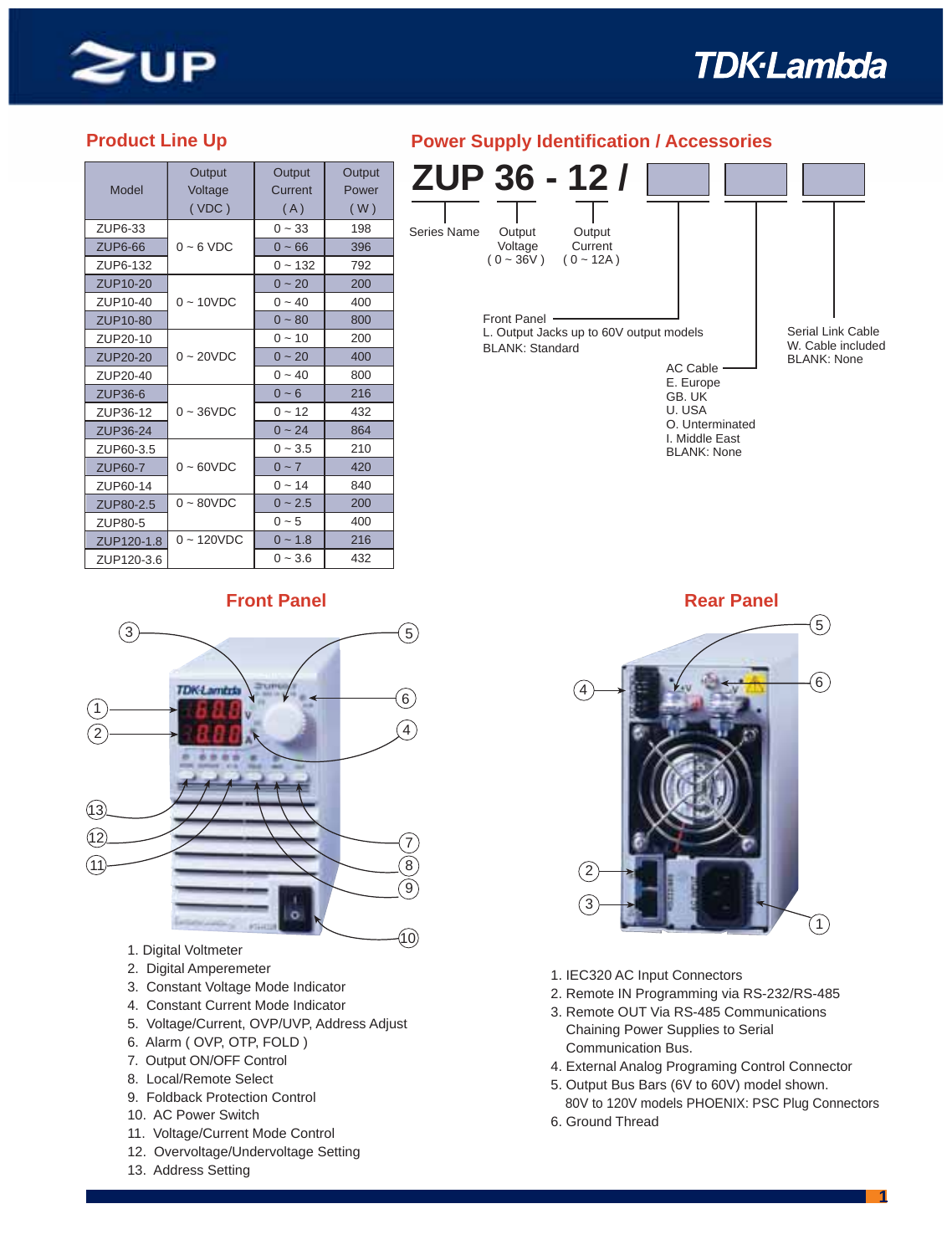



#### **ZUP Configurations**

# **BENCHTOP POWER SUPPLY** Single **Parallel ( Master / Slave )**

#### **PARALLEL OPERATION**

Master - Slave method: Active current sharing up to 5 units.

#### **REMOTE PROGRAMMING VIA RS-232**

Up to 31 ZUP units can be controlled via RS-232 interface. .



#### **REMOTE PROGRAMMING VIA RS-485**

Up to 31 ZUP units can be controlled via RS-485 interface

For operation environments that require high noise immunity or long distance communication, it is recommended to use the built-in RS-485 interface.



Linking ZUP units with RS-485 control.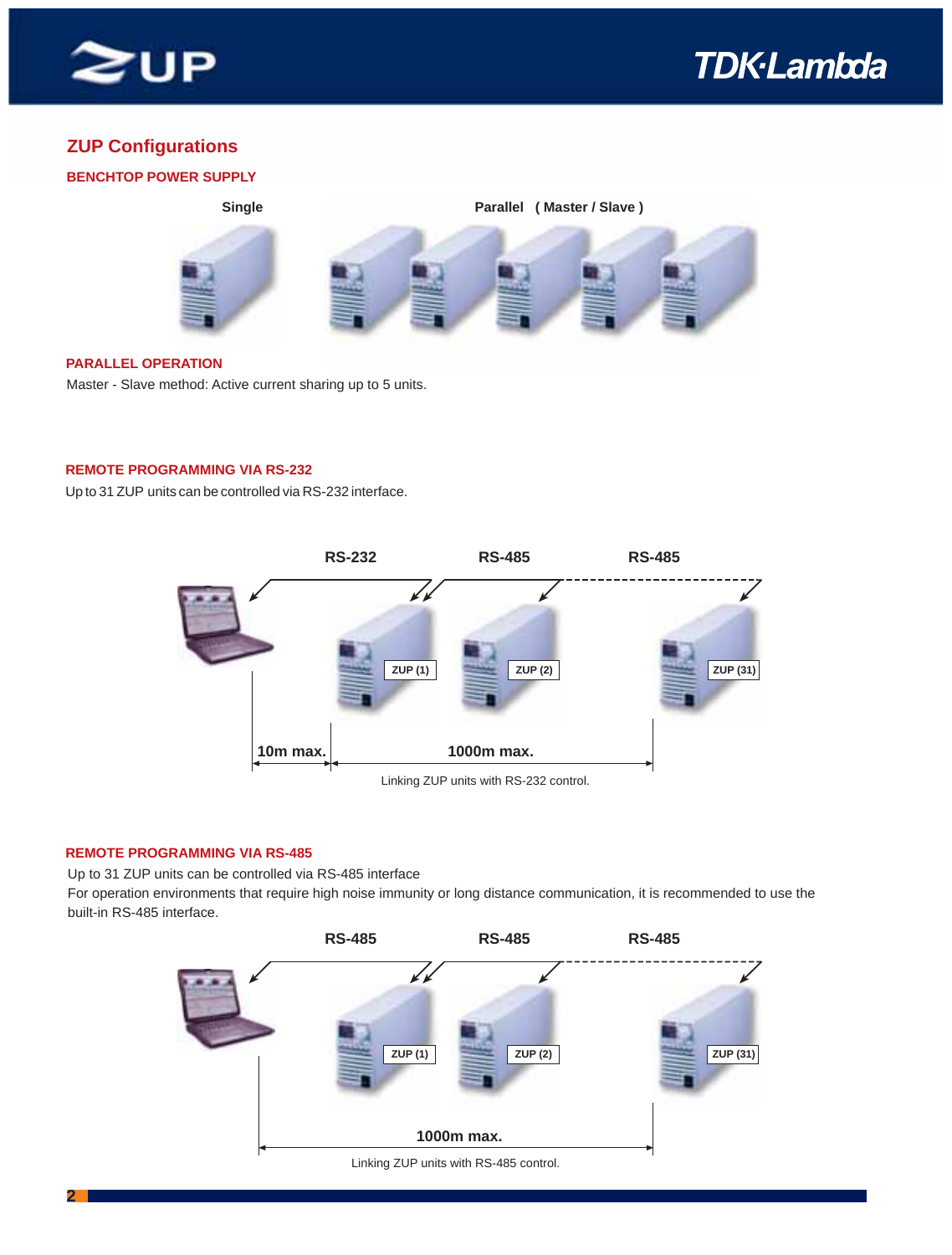

#### **Remote Programming Via GPIB.**

GPIB <= > RS-485 CONTROLLER

The GP485A is a high performance serial to GPIB Interface It enables a ZUP series with RS-485 port to be a Talker, Listener, or controller on the GPIB

- \* Controls up to 31 ZUP units through a single GPIB address.
- \* Conforms to all versions of the IEEE488 standard, including IEEE488.2.
- \* 19" racking possibility.
- \* Application software LabView, LabWindows.



#### **Rack Mounted ATE and OEM up to 2.4KW**

Six units can be assembled into 19-inch rack / 3U high to meet your configuration requirements

#### **Power Modules Table**

| Module Type   | 200W        | 400W        | 800W        |
|---------------|-------------|-------------|-------------|
| $0 - 6V$      | 33A         | 66A         | 132A        |
| $0 - 10V$     | 20A         | 40A         | 80A         |
| $0 - 20V$     | 10A         | 20A         | 40A         |
| $0 - 36V$     | 6A          | 12A         | 24A         |
| $0 - 60V$     | 3.5A        | <b>7A</b>   | 14A         |
| $0 - 80V$     | 2.5A        | 5A          |             |
| $0 - 120V$    | 1.8A        | 3.6A        |             |
| 19"rack width | $1/6$ width | $1/6$ width | $2/6$ width |



**3**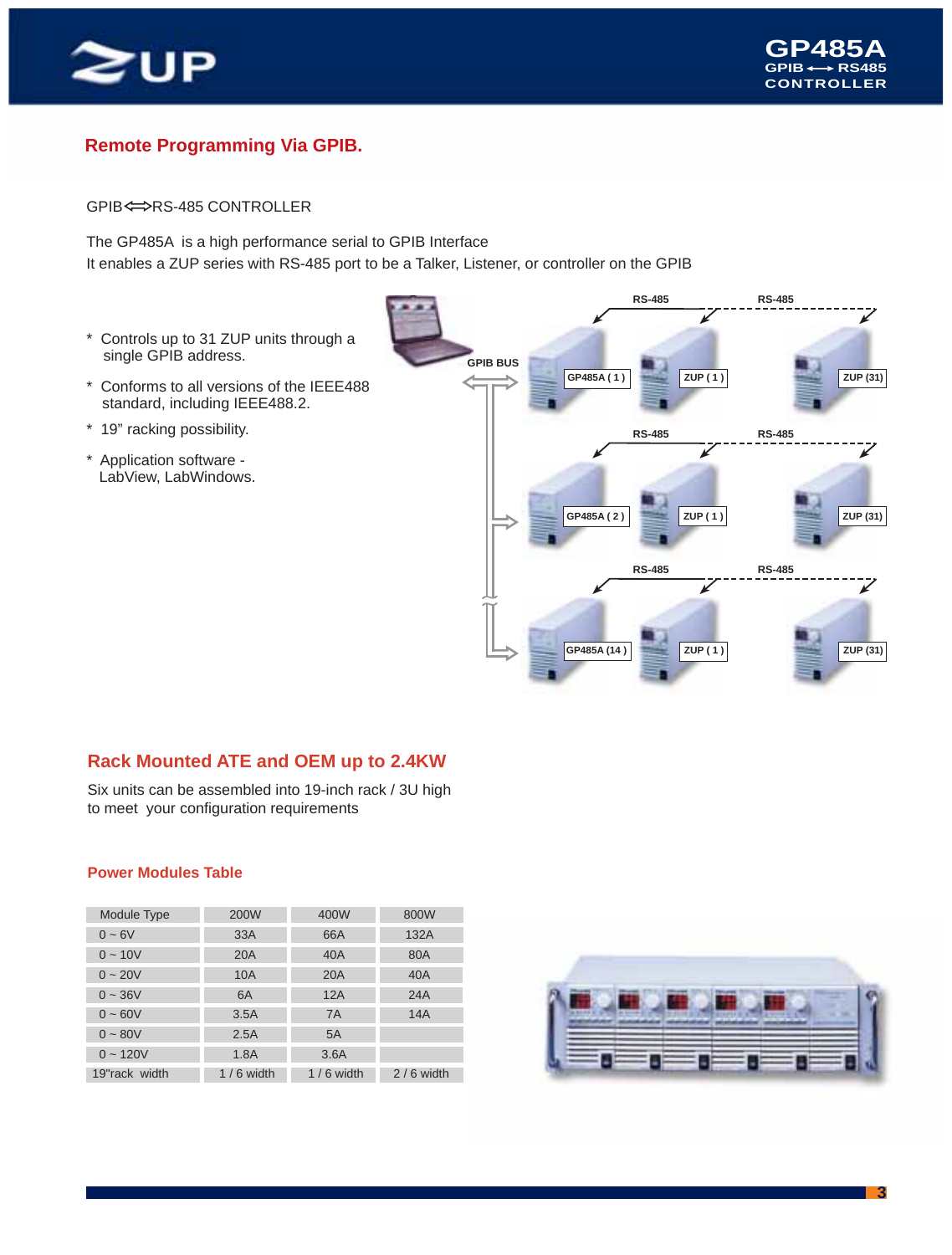- \*8. Change in output over 8 hour interval constant line, load and ambient temperature following 30-minutes warm-up.
- \*9. Given for control of the output via the serial communication or via front panel controls.
- \*10. Inverter shut down method, manual reset (OVP will shut down output)
- **4 5**

## **TDK-Lambda**

| JP60-7         | ZUP60-14       | ZUP80-2.5 ZUP80-5 |               |                | ZUP120-1.8   ZUP120-3.6 |  |  |  |  |  |
|----------------|----------------|-------------------|---------------|----------------|-------------------------|--|--|--|--|--|
| $0 - 60$       |                |                   | $0 - 80$      |                | $0 - 120$               |  |  |  |  |  |
| $0 - 7$        | $0 - 14$       | $0 - 2.5$         | $0-5$         | $0-1.8$        | $0 - 3.6$               |  |  |  |  |  |
| 420            | 840            | 200               | 400           | 216            | 432                     |  |  |  |  |  |
|                |                |                   |               | $0.005% + 4mV$ |                         |  |  |  |  |  |
|                |                |                   |               | 0.005%+2mV     |                         |  |  |  |  |  |
| $\overline{5}$ | 5              | 20                | 20            | 20             | 20                      |  |  |  |  |  |
| 50             | 60             | 70                | 70            | 80             | 80                      |  |  |  |  |  |
| 0.2            |                |                   | 0.2           |                | 0.2                     |  |  |  |  |  |
|                |                |                   |               |                |                         |  |  |  |  |  |
|                |                |                   |               |                |                         |  |  |  |  |  |
| 50             | 60             | 100               | 100           | 100            | 100                     |  |  |  |  |  |
| 50             | 70             | 60                | 60            | 80             | 80                      |  |  |  |  |  |
| 750            |                |                   | 800           |                | 1000                    |  |  |  |  |  |
| % $+5mA$       | 0.07%+10mA     | $0.01% + 5mA$     | $0.01% + 5mA$ | 0.01%+5mA      | 0.01%+5mA               |  |  |  |  |  |
| %+2mA          | $0.01% + 5mA$  | 0.01%+2mA         | $0.01% + 2mA$ | $0.01% + 2mA$  | 0.01%+2mA               |  |  |  |  |  |
| 10             | 20             | $\overline{5}$    | 5             | $\sqrt{5}$     | 5                       |  |  |  |  |  |
|                |                |                   |               |                |                         |  |  |  |  |  |
| %+5mA          | $0.05% + 10mA$ | $0.02% + 5mA$     | $0.02% + 5mA$ | $0.02% + 5mA$  | $0.02% + 5mA$           |  |  |  |  |  |
|                |                |                   |               |                |                         |  |  |  |  |  |
| %+35mV         |                |                   | 0.02%+50mV    |                | $0.02\% + 80mV$         |  |  |  |  |  |
|                |                |                   |               |                |                         |  |  |  |  |  |
|                |                |                   |               |                |                         |  |  |  |  |  |
|                |                |                   |               |                |                         |  |  |  |  |  |
| $0 - 66$       |                |                   | $0 - 88$      |                | $0 - 132$               |  |  |  |  |  |
|                |                |                   |               |                |                         |  |  |  |  |  |
|                |                |                   |               |                |                         |  |  |  |  |  |
|                |                |                   |               |                |                         |  |  |  |  |  |
|                |                |                   |               |                |                         |  |  |  |  |  |
|                |                |                   |               |                |                         |  |  |  |  |  |
|                |                |                   |               |                |                         |  |  |  |  |  |
| .6/2.7         | 11.2/5.4       | 2.6/1.3           | 4.9/2.4       | 2.9/1.4        | 5.3/2.6                 |  |  |  |  |  |
| 15             | 30             | 15/30 (*7)        | 15            | 15/30 (*7)     | 15                      |  |  |  |  |  |
| 30/84          | 80/84          | 78/82             | 83/87         | 78/82          | 82/86                   |  |  |  |  |  |
|                |                |                   |               |                |                         |  |  |  |  |  |
|                |                |                   |               |                |                         |  |  |  |  |  |
|                |                |                   |               |                |                         |  |  |  |  |  |
|                |                |                   |               |                |                         |  |  |  |  |  |
|                |                |                   |               |                |                         |  |  |  |  |  |
|                |                |                   |               |                |                         |  |  |  |  |  |
|                |                |                   |               |                |                         |  |  |  |  |  |
|                |                |                   |               |                |                         |  |  |  |  |  |
| 3.2            | 5.8            | 2.9               | 3.2           | 2.9            | 3.2                     |  |  |  |  |  |
|                |                |                   |               |                |                         |  |  |  |  |  |
|                |                |                   |               |                |                         |  |  |  |  |  |
|                |                |                   |               |                |                         |  |  |  |  |  |
|                |                |                   |               |                |                         |  |  |  |  |  |
|                |                |                   |               |                |                         |  |  |  |  |  |
|                |                |                   |               |                |                         |  |  |  |  |  |
|                |                |                   |               |                |                         |  |  |  |  |  |
|                |                |                   |               |                |                         |  |  |  |  |  |
|                |                |                   |               |                |                         |  |  |  |  |  |
|                |                |                   |               |                |                         |  |  |  |  |  |
|                |                |                   |               |                |                         |  |  |  |  |  |
|                |                |                   |               |                |                         |  |  |  |  |  |
|                |                |                   |               |                |                         |  |  |  |  |  |
|                |                |                   |               |                |                         |  |  |  |  |  |
|                |                |                   |               |                |                         |  |  |  |  |  |
|                |                |                   |               |                |                         |  |  |  |  |  |
|                |                |                   |               |                |                         |  |  |  |  |  |

| MODEL                        |                                     |               | <b>ZUP6-33</b>                                                | <b>ZUP6-66</b>                            | ZUP6-132                                                                              | ZUP10-20     | ZUP10-40      | ZUP10-80                                                                                                                  | ZUP20-10     | <b>ZUP20-20</b> | ZUP20-40 | ZUP36-6        | ZUP36-12   | ZUP36-24 | ZUP60-3.5       | <b>ZUP60-7</b> | ZUP60-14                                                                                                                                                                                                                       | ZUP80-2.5                                                               | <b>ZUP80-5</b> |                | ZUP120-1.8 ZUP120-3.6 |
|------------------------------|-------------------------------------|---------------|---------------------------------------------------------------|-------------------------------------------|---------------------------------------------------------------------------------------|--------------|---------------|---------------------------------------------------------------------------------------------------------------------------|--------------|-----------------|----------|----------------|------------|----------|-----------------|----------------|--------------------------------------------------------------------------------------------------------------------------------------------------------------------------------------------------------------------------------|-------------------------------------------------------------------------|----------------|----------------|-----------------------|
| <b>OUTPUT VOLTAGE (*1)</b>   |                                     | $\mathcal{V}$ |                                                               | 0-6                                       |                                                                                       |              | $0 - 10$      |                                                                                                                           |              | $0 - 20$        |          |                | $0 - 36$   |          |                 | $0 - 60$       |                                                                                                                                                                                                                                |                                                                         | $0 - 80$       |                | $0 - 120$             |
| OUTPUT CURRENT (*2)          |                                     | $\mathsf{A}$  | $0 - 33$                                                      | $0 - 66$                                  | $0 - 132$                                                                             | $0 - 20$     | $0 - 40$      | $0 - 80$                                                                                                                  | $0 - 10$     | $0 - 20$        | $0 - 40$ | $0 - 6$        | $0 - 12$   | $0 - 24$ | $0 - 3.5$       | $0 - 7$        | $0 - 14$                                                                                                                                                                                                                       | $0 - 2.5$                                                               | $0 - 5$        | $0 - 1.8$      | $0 - 3.6$             |
| RATED OUTPUT POWER           |                                     | W             | 198                                                           | 396                                       | 792                                                                                   | 200          | 400           | 800                                                                                                                       | 200          | 400             | 800      | 216            | 432        | 864      | 210             | 420            | 840                                                                                                                                                                                                                            | 200                                                                     | 400            | 216            | 432                   |
| <b>CONSTANT</b>              | <b>LOAD REGULATION</b>              |               | 0.005%+2mV From No load to Full load, constant input voltage. |                                           |                                                                                       |              |               |                                                                                                                           |              |                 |          |                | 0.005%+4mV |          |                 |                |                                                                                                                                                                                                                                |                                                                         |                |                |                       |
| <b>VOLTAGE</b>               | <b>LINE REGULATION</b>              |               |                                                               |                                           | 0.005%+1mV From 85-132VAC or 170-265VAC, constant load.                               |              |               |                                                                                                                           |              |                 |          |                |            |          |                 |                |                                                                                                                                                                                                                                |                                                                         |                | $0.005% + 2mV$ |                       |
|                              | RMS RIPPLE (5Hz-1MHz Bandwidth)     | mV            | -5                                                            | 5 <sup>5</sup>                            | 8                                                                                     | -5           | 5             |                                                                                                                           | -5           |                 |          | $\overline{5}$ |            | -5       | $\overline{5}$  | 5 <sup>5</sup> | 5                                                                                                                                                                                                                              | 20                                                                      | 20             | 20             | 20                    |
|                              | RIPPLE (pk to pk) (20MHz Bandwidth) | mV            | 50                                                            | 50                                        | 100                                                                                   | 50           | 50            | 90                                                                                                                        | 50           | 50              | 80       | 50             | 50         | 70       | 50              | 50             | 60                                                                                                                                                                                                                             | 70                                                                      | 70             | 80             | 80                    |
|                              | RECOVERY TIME (*3)                  | mS            |                                                               |                                           |                                                                                       |              | 0.5           |                                                                                                                           |              | 0.2             |          |                | 0.2        |          |                 | 0.2            |                                                                                                                                                                                                                                |                                                                         | 0.2            |                | 0.2                   |
|                              | TEMPERATURE COEFFICIENT             |               |                                                               |                                           | 30ppm/°C from rated voltage following 30-minute warm-up.                              |              |               |                                                                                                                           |              |                 |          |                |            |          |                 |                |                                                                                                                                                                                                                                |                                                                         |                |                |                       |
|                              | <b>TEMPERATURE DRIFT</b>            |               |                                                               |                                           |                                                                                       |              |               | 0.01%+2mV Change in output over 8-hour interval under constant line, load and ambient temp following 30-minute warm-up.   |              |                 |          |                |            |          |                 |                |                                                                                                                                                                                                                                |                                                                         |                |                |                       |
|                              | UP PROGRAMMING RESPONSE TIME (*4)   | mS            | 50                                                            | 50                                        | 60                                                                                    | 50           | 50            | 60                                                                                                                        | 50           | 50              | 60       | 50             | 50         | 60       | 50              | 50             | 60                                                                                                                                                                                                                             | 100                                                                     | 100            | 100            | 100                   |
|                              | DOWN PROGRAMMING FULL LOAD          | ms            | 50                                                            | 50                                        | 50                                                                                    | 50           | 50            | 50                                                                                                                        | 50           | 50              | 50       | 50             | 50         | 50       | 50              | 50             | 70                                                                                                                                                                                                                             | 60                                                                      | 60             | 80             | 80                    |
|                              | <b>RESPONSE TIME</b><br>NO LOAD     | mS            |                                                               | 250                                       |                                                                                       |              | 350           |                                                                                                                           |              | 400             |          |                | 500        |          |                 | 750            |                                                                                                                                                                                                                                |                                                                         | 800            |                | 1000                  |
| <b>CONSTANT</b>              | LOAD REGULATION (*5)                |               |                                                               |                                           |                                                                                       |              |               |                                                                                                                           |              |                 |          |                |            |          |                 |                | 0.01%+5mA 0.01%+5mA 0.01%+5mA 0.01%+10mA 0.01%+5mA 0.01%+5mA 0.01%+10mA 0.01%+5mA 0.01%+5mA 0.07%+10mA 0.01%+5mA 0.01%+5mA 0.01%+5mA 0.01%+5mA 0.01%+5mA 0.01%+5mA 0.01%+5mA 0.01%+5mA 0.01%+5mA 0.01%+5mA 0.01%+5mA 0.01%+5mA |                                                                         |                |                |                       |
| <b>CURRENT</b>               | LINE REGULATION (*6)                |               |                                                               |                                           |                                                                                       |              |               | $0.01\% + 2mA$ 0.01%+2mA 0.01%+5mA 0.01%+2mA 0.01%+2mA 0.01%+5mA 0.01%+2mA                                                |              |                 |          |                |            |          |                 |                | 0.01%+2mA 0.01%+5mA 0.01%+2mA 0.01%+2mA 0.01%+5mA 0.01%+2mA 0.01%+2mA 0.01%+2mA                                                                                                                                                | $\vert$ 0.01%+2mA $\vert$ 0.01%+2mA $\vert$ 0.01%+2mA $\vert$ 0.01%+2mA |                |                |                       |
|                              | RMS RIPPLE (5Hz-1MHz Bandwidth)     | mA            | 50                                                            | 100                                       | 200                                                                                   | 25           | 50            | 100                                                                                                                       | 15           | 30              | 60       | 7.5            | 15         | 30       | $5\overline{5}$ | 10             | 20                                                                                                                                                                                                                             | 5                                                                       | - 5            | -5             | 5                     |
|                              | TEMPERATURE COEFICIENT              |               |                                                               |                                           | 100ppm/ °C from rated current following 30-minute warm-up.                            |              |               |                                                                                                                           |              |                 |          |                |            |          |                 |                |                                                                                                                                                                                                                                |                                                                         |                |                |                       |
|                              | TEMPERATURE DRIFT (*8)              |               |                                                               |                                           |                                                                                       |              |               |                                                                                                                           |              |                 |          |                |            |          |                 |                | 0.02%+5mA 0.02%+5mA 0.02%+10mA 0.02%+5mA 0.02%+5mA 0.02%+5mA 0.02%+10mA 0.02%+5mA 0.02%+5mA 0.05%+10mA 0.02%+5mA 0.02%+5mA 0.02%+5mA 0.02%+5mA 0.02%+5mA 0.02%+5mA 0.02%+5mA 0.02%+5mA 0.02%+5mA 0.02%+5mA 0.02%+5mA 0.02%+5mA |                                                                         |                |                |                       |
| PROGRAMMING (*9)             | <b>RESOLUTION</b>                   |               |                                                               |                                           | Better than 0.028% of rated output voltage                                            |              |               |                                                                                                                           |              |                 |          |                |            |          |                 |                |                                                                                                                                                                                                                                |                                                                         |                |                |                       |
|                              | <b>VOLTAGE</b><br><b>ACCURACY</b>   |               |                                                               | $0.02% + 5mV$                             |                                                                                       |              | $0.02% + 8mV$ |                                                                                                                           |              | $0.02% + 12mV$  |          |                | 0.02%+20mV |          |                 | 0.02%+35mV     |                                                                                                                                                                                                                                | $0.02\% + 50mV$                                                         |                |                | 0.02%+80mV            |
|                              | <b>RESOLUTION</b>                   |               |                                                               | Better than 0.03% of rated output current |                                                                                       |              |               |                                                                                                                           |              |                 |          |                |            |          |                 |                |                                                                                                                                                                                                                                |                                                                         |                |                |                       |
|                              | <b>CURRENT</b><br><b>ACCURACY</b>   |               | 0.4%+40mA                                                     |                                           |                                                                                       |              |               |                                                                                                                           |              |                 |          |                |            |          |                 |                |                                                                                                                                                                                                                                |                                                                         |                |                |                       |
| OVERVOLTAGE PROTECTION (*10) |                                     | $\vee$        |                                                               | $0 - 7.5$                                 |                                                                                       |              | $0 - 13$      |                                                                                                                           |              | $0 - 24$        |          |                | $0 - 40$   |          |                 | $0 - 66$       |                                                                                                                                                                                                                                |                                                                         | $0 - 88$       |                | $0 - 132$             |
| <b>HOLD-UP TIME</b>          |                                     |               |                                                               |                                           | 20mS At 100V/200VAC, rated output voltage and output current.                         |              |               |                                                                                                                           |              |                 |          |                |            |          |                 |                |                                                                                                                                                                                                                                |                                                                         |                |                |                       |
| <b>DISPLAY</b>               | VOLTAGE                             |               |                                                               |                                           | 3 digits (6v; 20v; 36v; 60v; 80v); 3.5 digits (10v; 120v) accuracy: 0.2% +/- 2 digits |              |               |                                                                                                                           |              |                 |          |                |            |          |                 |                |                                                                                                                                                                                                                                |                                                                         |                |                |                       |
|                              | <b>CURRENT</b>                      |               |                                                               |                                           | 3.5 digits (132A); All others 3 digits, accuracy: 0.5% +/- 3 digits.                  |              |               |                                                                                                                           |              |                 |          |                |            |          |                 |                |                                                                                                                                                                                                                                |                                                                         |                |                |                       |
|                              | <b>STATUS</b>                       |               |                                                               |                                           | CV/CC, Alarm, Fold, Local/Remote, On/Off.                                             |              |               |                                                                                                                           |              |                 |          |                |            |          |                 |                |                                                                                                                                                                                                                                |                                                                         |                |                |                       |
| OUTPUT PROTECTIONS           |                                     |               |                                                               |                                           | Over Voltage, Over Temperature, Foldback                                              |              |               |                                                                                                                           |              |                 |          |                |            |          |                 |                |                                                                                                                                                                                                                                |                                                                         |                |                |                       |
| <b>INPUT</b>                 | INPUT VOLTAGE (*11)                 |               |                                                               | 85-265Vac Continuous, 47-63Hz             |                                                                                       |              |               |                                                                                                                           |              |                 |          |                |            |          |                 |                |                                                                                                                                                                                                                                |                                                                         |                |                |                       |
|                              | INPUT CURRENT (*12)                 |               | 3.0/1.5                                                       | 5.6/2.7                                   | 11.2/5.4                                                                              | 2.9/1.4      | 5.6/2.7       | 11.2/5.4                                                                                                                  | 2.9/1.4      | 5.6/2.7         | 11.2/5.4 | 2.9/1.4        | 5.6/2.7    | 11.2/5.4 | 2.9/1.4         | 5.6/2.7        | 11.2/5.4                                                                                                                                                                                                                       | 2.6/1.3                                                                 | 4.9/2.4        | 2.9/1.4        | 5.3/2.6               |
|                              | INRUSH CURRENT (100/200Vac          |               | 15/30 (*7)                                                    | 15                                        | 30                                                                                    | $15/30$ (*7) | 15            | 30                                                                                                                        | $15/30$ (*7) | 15              | 30       | $15/30$ (*7)   | 15         | 30       | 15/30 (*7)      | 15             | 30                                                                                                                                                                                                                             | 15/30 (*7)                                                              | 15             | 15/30 (*7)     | 15                    |
|                              | EFFICIENCY (*12)                    | $\%$          | 69/72                                                         | 74/77                                     | 74/77                                                                                 | 73/77        | 79/82         | 77/81                                                                                                                     | 74/78        | 79/83           | 79/82    | 76/80          | 80/84      | 80/84    | 75/79           | 80/84          | 80/84                                                                                                                                                                                                                          | 78/82                                                                   | 83/87          | 78/82          | 82/86                 |
|                              | <b>INPUT CURRENT HARMONICS</b>      |               |                                                               | Complies with EN61000-3-2, Class A        |                                                                                       |              |               |                                                                                                                           |              |                 |          |                |            |          |                 |                |                                                                                                                                                                                                                                |                                                                         |                |                |                       |
|                              | POWER FACTOR (TYP)                  |               |                                                               | 0.99 at 100/200Vac, 100% load.            |                                                                                       |              |               |                                                                                                                           |              |                 |          |                |            |          |                 |                |                                                                                                                                                                                                                                |                                                                         |                |                |                       |
| ENVIRONMENT                  | OPERATING TEMPERATURE               |               | 0 to 50 °C; 100% Load                                         |                                           |                                                                                       |              |               |                                                                                                                           |              |                 |          |                |            |          |                 |                |                                                                                                                                                                                                                                |                                                                         |                |                |                       |
|                              | OPERATING HUMIDITY                  |               |                                                               | 30-90% RH (No dewdrop).                   |                                                                                       |              |               |                                                                                                                           |              |                 |          |                |            |          |                 |                |                                                                                                                                                                                                                                |                                                                         |                |                |                       |
|                              | STORAGE TEMPERATURE                 |               | -20 to 70 °C                                                  |                                           |                                                                                       |              |               |                                                                                                                           |              |                 |          |                |            |          |                 |                |                                                                                                                                                                                                                                |                                                                         |                |                |                       |
| MECHANICAL                   | STORAGE HUMIDITY                    |               |                                                               | 10 - 95% RH (No dewdrop).                 |                                                                                       |              |               | 10-55Hz, Amplitude (sweep 1 min) 2G, X, Y, Z, When mounted with mounting screws.                                          |              |                 |          |                |            |          |                 |                |                                                                                                                                                                                                                                |                                                                         |                |                |                       |
|                              | <b>VIBRATION</b><br><b>SHOCK</b>    |               | Less than 20G                                                 |                                           |                                                                                       |              |               |                                                                                                                           |              |                 |          |                |            |          |                 |                |                                                                                                                                                                                                                                |                                                                         |                |                |                       |
|                              | WEIGHT                              |               | 2.9                                                           |                                           | $3.2$ 5.8 2.9 3.2 5.8                                                                 |              |               |                                                                                                                           |              | 3.2             | 5.8      | 2.9            |            | 5.8      |                 |                |                                                                                                                                                                                                                                |                                                                         |                |                |                       |
|                              | SIZE (WxHxD)                        | Kg            |                                                               |                                           |                                                                                       |              |               | mm   200W and 400W units: $70 \times 124 \times 350$ . 800W units: $140 \times 124 \times 350$ (Refer to outline drawing) |              |                 |          |                | 3.2        |          | 2.9             | 3.2            | 5.8                                                                                                                                                                                                                            | 2.9                                                                     | 3.2            | 2.9            | 3.2                   |
| <b>EXTERNAL CONTROL</b>      | OUTPUT ON/OFF                       |               |                                                               |                                           | By TTL Signal or Dry Contact (Refer to instruction manual).                           |              |               |                                                                                                                           |              |                 |          |                |            |          |                 |                |                                                                                                                                                                                                                                |                                                                         |                |                |                       |
| <b>FUNCTIONS</b>             | OUTPUT GOOD                         |               |                                                               |                                           | Open collector (Refer to instruction manual).                                         |              |               |                                                                                                                           |              |                 |          |                |            |          |                 |                |                                                                                                                                                                                                                                |                                                                         |                |                |                       |
|                              | OUTPUT VOLTAGE PROGRAMMING          |               |                                                               |                                           | By Voltage (0-4V) or by Resistance (0-4K) (Refer to instruction manual)               |              |               |                                                                                                                           |              |                 |          |                |            |          |                 |                |                                                                                                                                                                                                                                |                                                                         |                |                |                       |
|                              | OUTPUT CURRENT PROGRAMMING          |               |                                                               |                                           | By Voltage (0-4V) or by Resistance (0-4K) (Refer to instruction manual).              |              |               |                                                                                                                           |              |                 |          |                |            |          |                 |                |                                                                                                                                                                                                                                |                                                                         |                |                |                       |
|                              | <b>REMOTE SENSING</b>               |               |                                                               |                                           |                                                                                       |              |               | Maximum 0.5V drop on each load wire for model up to 60V and 2V for the 80V, 120V models                                   |              |                 |          |                |            |          |                 |                |                                                                                                                                                                                                                                |                                                                         |                |                |                       |
|                              | COMMUNICATION INTERFACE             |               |                                                               |                                           | RS-232 and RS-485 Built-in, IEEE488 Optional.                                         |              |               |                                                                                                                           |              |                 |          |                |            |          |                 |                |                                                                                                                                                                                                                                |                                                                         |                |                |                       |
| APPROVALS                    | SAFETY STANDARDS                    |               | UL3111-1, EN61010-1                                           |                                           |                                                                                       |              |               |                                                                                                                           |              |                 |          |                |            |          |                 |                |                                                                                                                                                                                                                                |                                                                         |                |                |                       |
|                              | <b>EMC STANDARDS</b>                |               |                                                               |                                           | EN61326-1, IEC 61326-1, FCC part 15 (class A).                                        |              |               |                                                                                                                           |              |                 |          |                |            |          |                 |                |                                                                                                                                                                                                                                |                                                                         |                |                |                       |
| CONDUCTED EMI                |                                     |               |                                                               | EN55022-B, FCC-B, VCCI-B                  |                                                                                       |              |               |                                                                                                                           |              |                 |          |                |            |          |                 |                |                                                                                                                                                                                                                                |                                                                         |                |                |                       |
| <b>RADIATED EMI</b>          |                                     |               |                                                               | EN55022-A, FCC-A, VCCI-A                  |                                                                                       |              |               |                                                                                                                           |              |                 |          |                |            |          |                 |                |                                                                                                                                                                                                                                |                                                                         |                |                |                       |
| <b>SERIES OPERATION</b>      |                                     |               |                                                               |                                           | Up to 2 units (Refer to instruction manual).                                          |              |               |                                                                                                                           |              |                 |          |                |            |          |                 |                |                                                                                                                                                                                                                                |                                                                         |                |                |                       |
| <b>PARALLEL OPERATION</b>    |                                     |               |                                                               |                                           | Master - Slave method; up to 5 units (Refer to instruction manual).                   |              |               |                                                                                                                           |              |                 |          |                |            |          |                 |                |                                                                                                                                                                                                                                |                                                                         |                |                |                       |
| COOLING                      |                                     |               |                                                               |                                           | Forced air by blower fan (Blower fan is mounted within unit).                         |              |               |                                                                                                                           |              |                 |          |                |            |          |                 |                |                                                                                                                                                                                                                                |                                                                         |                |                |                       |
| <b>WITHSTAND VOLTAGE</b>     |                                     |               |                                                               |                                           |                                                                                       |              |               | Input - Chassis2.0kVAC 1 min, Input - Output3.0kVac 1 min, Output - GND500VAC 1 min.                                      |              |                 |          |                |            |          |                 |                |                                                                                                                                                                                                                                |                                                                         |                |                |                       |
| <b>ISOLATION RESISTANCE</b>  |                                     |               |                                                               |                                           | More than 100MOhm at 25 °C and 70% R.H.                                               |              |               |                                                                                                                           |              |                 |          |                |            |          |                 |                |                                                                                                                                                                                                                                |                                                                         |                |                |                       |
|                              |                                     |               |                                                               |                                           |                                                                                       |              |               |                                                                                                                           |              |                 |          |                |            |          |                 |                |                                                                                                                                                                                                                                |                                                                         |                |                |                       |

#### **NOTES:**

- \*1. Minimum voltage is guaranteed to maximum 0.2% of the rated output voltage.
- \*4. From zero volts to full scale , resistive load and current setting at maximum. \*5. From no load to full load , constant input voltage.
- \*6. From 85~132Vac or 170~265Vac constant load.
- \*2. Minimum current is guaranteed to maximum 0.4% of the rated output current. \*3. Time for recovery to within +/-50mV against current change of 50% to 100%.
- \*7. At cold start Ta=25 ºC.

\*11. For cases where conformance to various safety specs. (UL, IEC, etc.) are required, to be described as 100-240VAC (50/60Hz) on name plate.

\*12. At 100/200Vac and Maximum Output Power.

# $\mathbf{2UP}$

#### **Zup Series Specifications**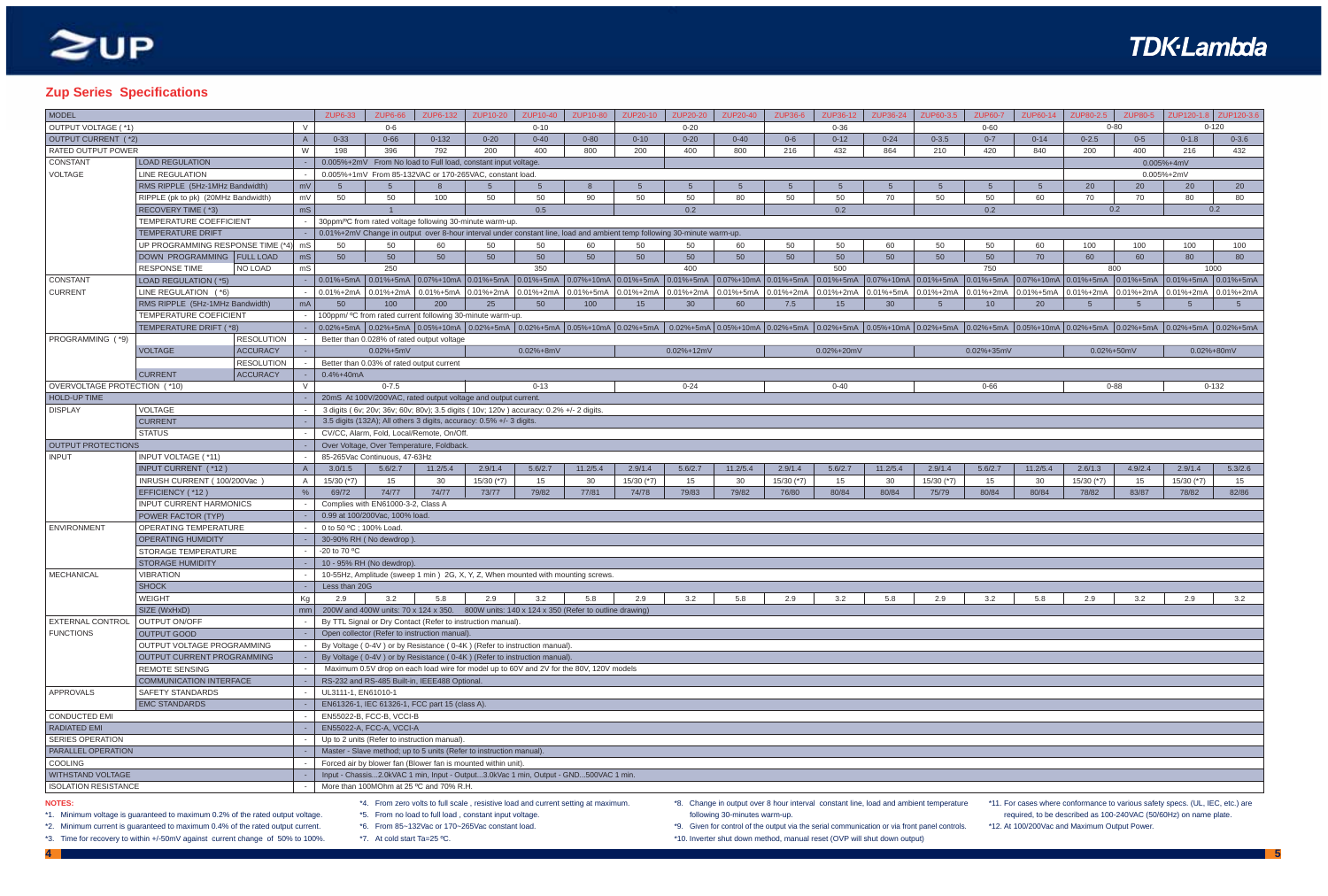

### **GP485A SPECIFICATIONS**

The GP485A has all the software and logic required to implement the physical and electrical Specifications of the IEEE488 and RS-485 standards

| Input Voltage /freq     | Vac | $85 \sim 265$ Vac continuous 47 ~ 63 Hz                                                          |
|-------------------------|-----|--------------------------------------------------------------------------------------------------|
| Input consuption        | W   | 5W                                                                                               |
| IEEE 488 Capability     |     | SH1, AH1, T6, TE0, L4, LE0, SR1, RL0, PP1, DC1, DT0, C0, E1, E2                                  |
| <b>Indication LED's</b> |     | Power /Ready ,Talk ,Listen ,SRQ                                                                  |
| Baud rate               | bps | Optional 300, 600, 1200, 2400, 4800, 9600<br>Default: 9600                                       |
| Address                 |     | 1 up to 30 can be set using an address switch                                                    |
| Operating temp          | °C  | $0 - 50$                                                                                         |
| Storage temp            | °C  | $-20 \sim 70$                                                                                    |
| Conducted emission      |     | EN5022B, FCC-B                                                                                   |
| Radiated emission       |     | EN5022A, FCC-A                                                                                   |
| Safety standards        |     | UL3111-1, EN61010-1                                                                              |
| <b>EMC</b> standards    |     | EN61326-1, IEC 61326-1, FCC part 15 (class A).                                                   |
| Withstand voltage       |     | Input - Chassis2.0kVAC 1min, Input - Output3.0kVac 1 min, Output - Chassis500VAC 1 min.          |
| <b>Vibration</b>        | G   | 10-55Hz, Amplitude (sweep 1 min) 2G, X, Y, Z, When mounted with mounting screws.                 |
| Size (WxHxD)            | mm  | 70x124x350 (GP 485A has all the mechanical specifications & mounting hole as ZUP200W/400W units) |
| Weight                  | Kg  | 1.95                                                                                             |



- 1. Power/Ready: Indicates that the power is "ON" and the self-test has passed successfully. The unit is ready to operate once the LED illuminates.
- 2. Talk: Indicates that the GP485A is addressed as a GPIB Talker.
- 3. Listen: Indicates that the GP485A is addressed as a GPIB Listener.
- 4. SRQ: Indicates that the GP485A signal line SRQ is asserted.
- 5. AC ON/OFF: Turns AC power On and Off.

#### **Front Panel Rear Panel Rear Panel**



- 1. RS-485 OUT: EIA-568A shielded type connector, used for RS-485 communication with ZUP power supplies.
- 2. GPIB: Shielded 24-pin Champ female connector, with metric screwlock. Used for GPIB communication with the GPIB controller.
- 3. AC Input: IEC type appliance inlet.
- 4. Address setting Dip switch.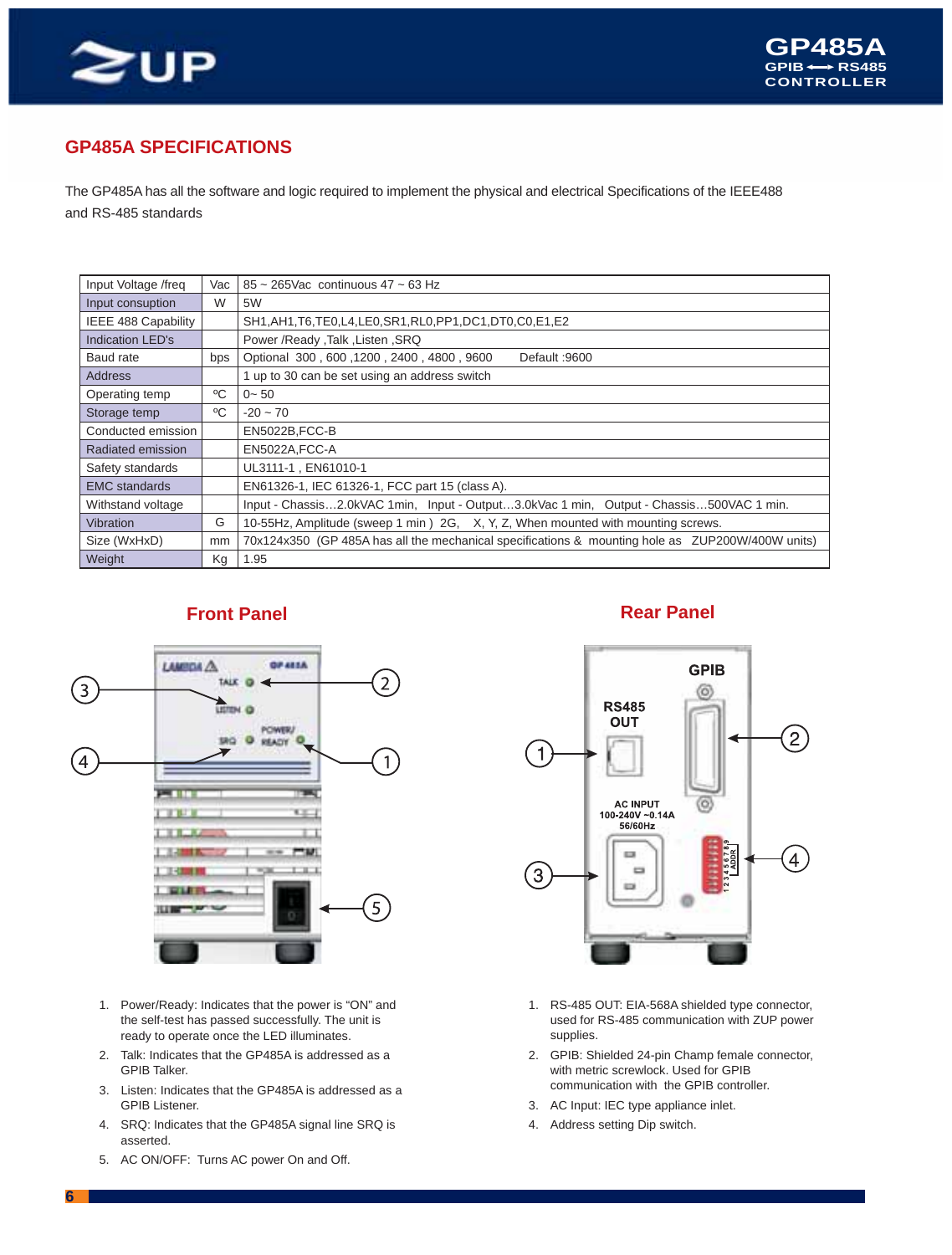

### **Outline Drawings ZUP 200W/400W Units**



#### **Outline Drawings ZUP 800W Unit**

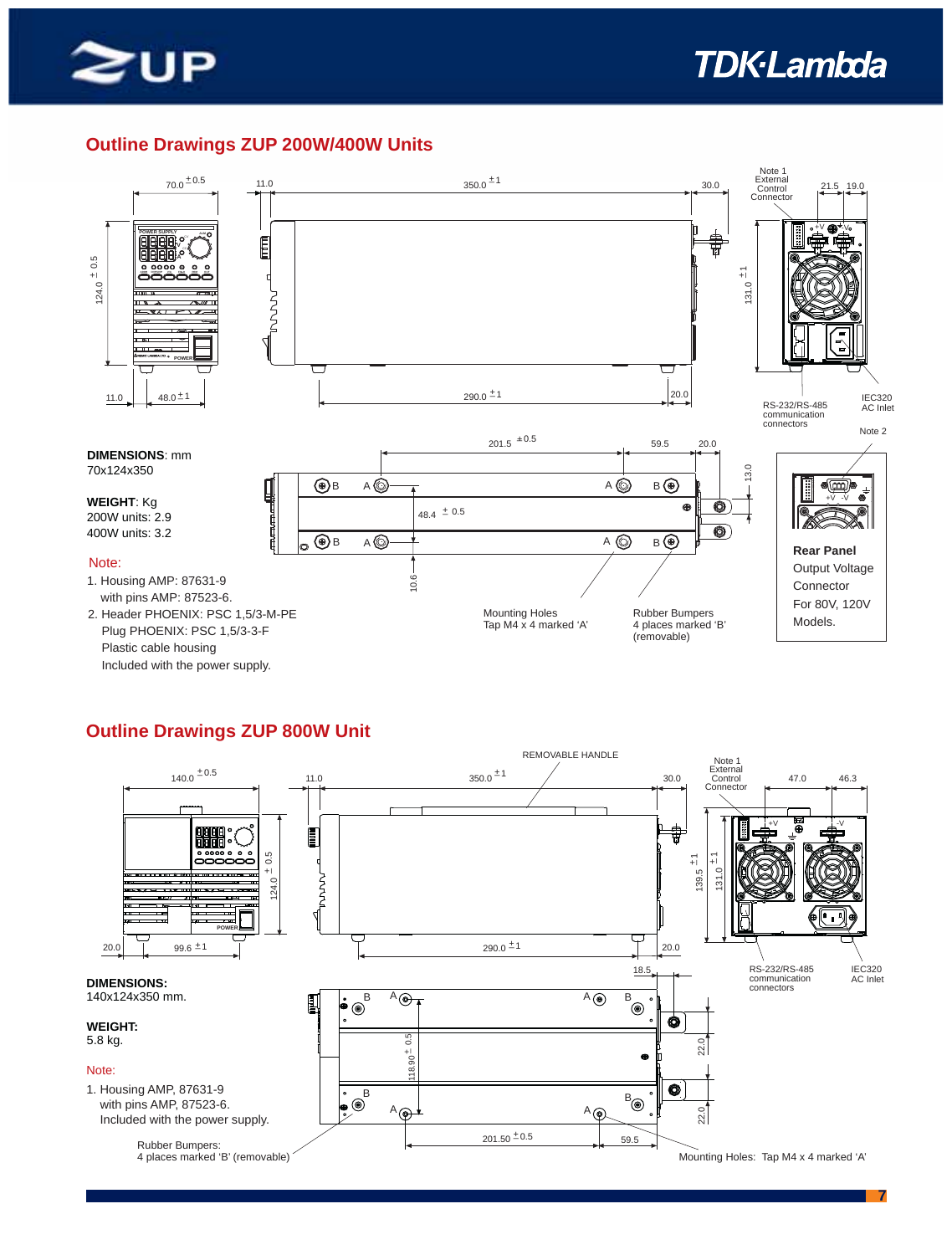

#### **Accessories**

#### **1. AC Cord Sets**

Five optional cords are possible according to order:

| <b>Region</b>       | <b>Europe</b>   | <b>United Kingdom</b> | Japan           | <b>Middle East</b> | <b>North America</b> |
|---------------------|-----------------|-----------------------|-----------------|--------------------|----------------------|
| <b>Output Power</b> | 850W            | 850W                  | 850W            | 850W               | 850W                 |
| AC Cords            | 10A/250Vac L=2m | 10A/250Vac L=2m       | 13A/125Vac L=2m | 10A/250Vac L=2m    | 13A/125Vac L=2m      |
| Wall Plug           | INT'L 7/VII     | <b>BS1363</b>         |                 | $SI-32$            | <b>NEMA 5-15P</b>    |
| Power Supply        | IEC320-C13      | IEC320-C13            | IEC320-C13      | IEC320-C13         | IEC320-C13           |
| Connector           |                 |                       |                 |                    |                      |
| Part Number         | P/N: ZUP/E      | P/N: ZUP/GB           | P/N: ZUP/J      | $P/N$ : $ZUP/I$    | $P/N$ : $ZUP/U$      |

#### **2. Communication Cable**

RS-232/RS-485 cable is used to connect the power supply to the PC controller

| <b>Mode</b>                                                                        | <b>RS-232</b>                                       | <b>RS-485</b>                                       | <b>RS-232</b>                                               | <b>RS-485</b>                                               |
|------------------------------------------------------------------------------------|-----------------------------------------------------|-----------------------------------------------------|-------------------------------------------------------------|-------------------------------------------------------------|
| <b>PC Connector</b><br><b>Communication Cable</b><br><b>Power Supply Connector</b> | DB-9F<br>Shield Ground L=1m<br>EIA/TIA-568A (RJ-45) | DB-9F<br>Shield Ground L=1m<br>EIA/TIA-568A (RJ-45) | <b>DB-25F</b><br>Shield Ground L=1m<br>EIA/TIA-568A (RJ-45) | <b>DB-25F</b><br>Shield Ground L=1m<br>EIA/TIA-568A (RJ-45) |
| P/N                                                                                | ZUP/NC401                                           | ZUP/NC402                                           | ZUP/NC403                                                   | ZUP/NC404                                                   |









DB-25F (female connector) DB-9F (female connector) EIA/TIA (RJ-45)

#### **3. ZUP serial link cable**

Used to chain Power Supply to Power Supply from a serial communication bus

| Mode          | <b>Communication cable</b> | <b>Power Supply Connector Remote IN/OUT</b> | P/N   |
|---------------|----------------------------|---------------------------------------------|-------|
| <b>RS 485</b> | Shield Ground, L=50cm      | EIA /TIA -568 A (RJ-45)                     | ZUP/W |